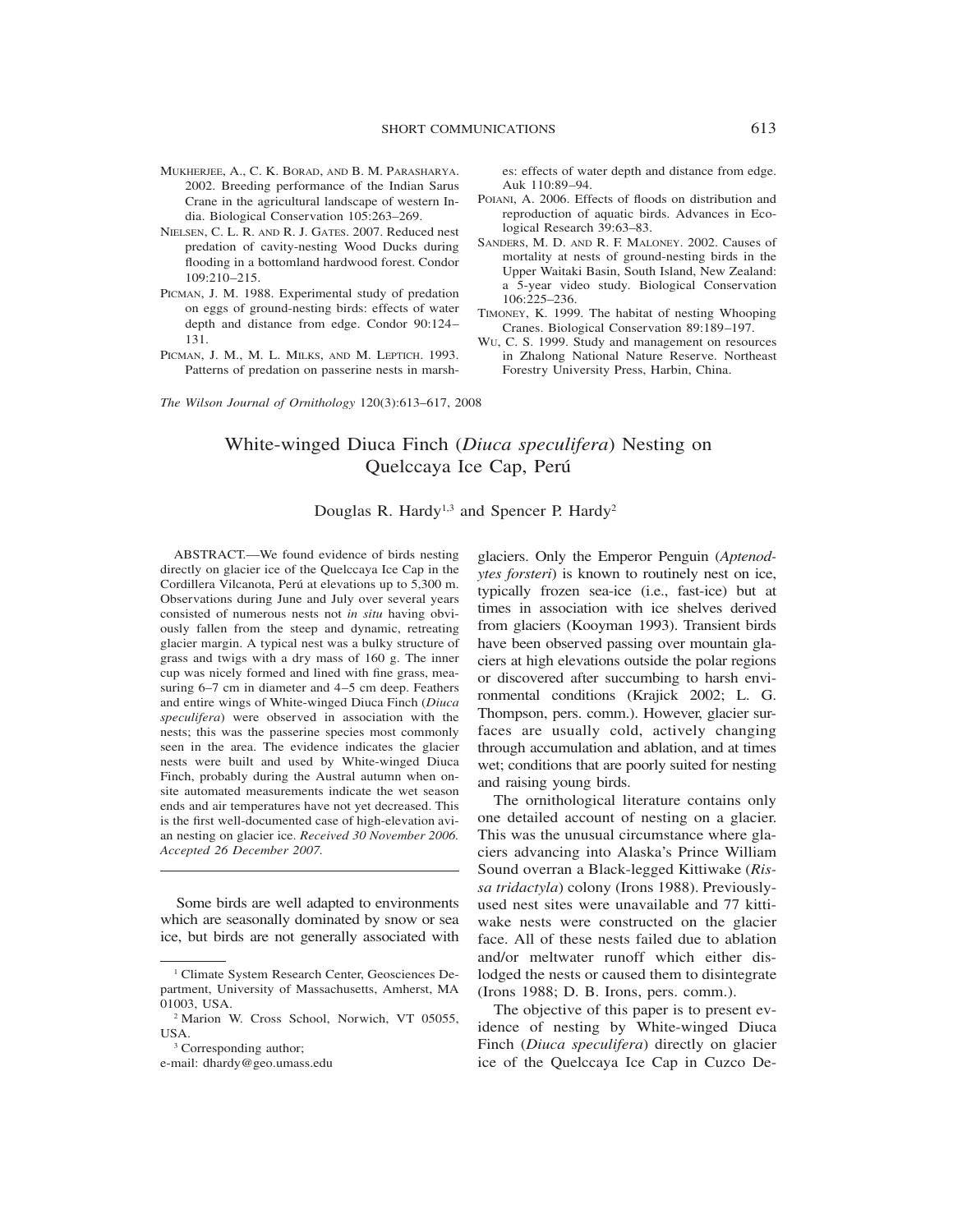

FIG. 1. (A) White-winged Diuca Finch on Quelccaya Ice Cap at  $\sim$  5,200 m on 23 June 2007, (B) the same glacier in June 2005 with arrow indicating the approximate location of the first nest observation in 2005 and the nest described in text. Circled area of margin just above the proglacial lake is enlarged in (C) looking under the ice. The circle on (C) encloses a nest which is likely *in situ*, 3 m above rock surface with enlarged view in (D); note silt from meltwater runoff.

partment, Perú (14° S, 71° W). Observations were made over several years during the Austral winter (Jun–Jul) in the course of conducting glacier and climate research on the ice cap. This is the first well-documented case of high-elevation avian nesting on a glacier, corroborating a second-hand report of ''ice cave'' nesting by White-winged Diuca Finch (Johnson 1967).

#### OBSERVATIONS

During June 2005, while exploring the retreating Quelccaya Ice Cap margin, we came upon a nest which appeared to have fallen recently from the glacier (within weeksmonths). Several other older nests were observed nearby including one in a cave under the ice margin (Fig. 1). More extensive nest searches were conducted in 2006 and 2007 along  $\sim$ 1,500 m of glacier margin, resulting in location of numerous nests. Most were along two sections with respective lengths of 350 and 530 m, elevation ranges of 50 and 100 m, and upper elevations of 5,200 and

5,300 m. Searches were restricted to this 1,500 m section; the extent to which this is representative of the Quelccaya Ice Cap is unknown. However, nesting on the ice cap has likely not been limited to the last 3 years as L. G. Thompson has occasionally observed nests over the past  $\sim$ 30 years (pers. comm.).

Nest remains were most often found on rocks at the base of near-vertical sections of ice margin. At least 14 nests were found in 2006 and at least 16 in 2007. These varied in apparent age from weeks (i.e., previous breeding season) to several years and the 2007 count almost certainly includes some found the previous year. Two of the freshest nests in 2006 were only 3 m apart.

Typically, sections of glacier margin with nest remains were nearly vertical, somewhat grooved or fluted, and  $\sim$  5–10 m high. Overhanging icicles and steeply-sloping rock below the margin made access to some nest remains difficult, and nests still attached to the glacier could have been overlooked. One nest was found on the glacier 22 m from the mar-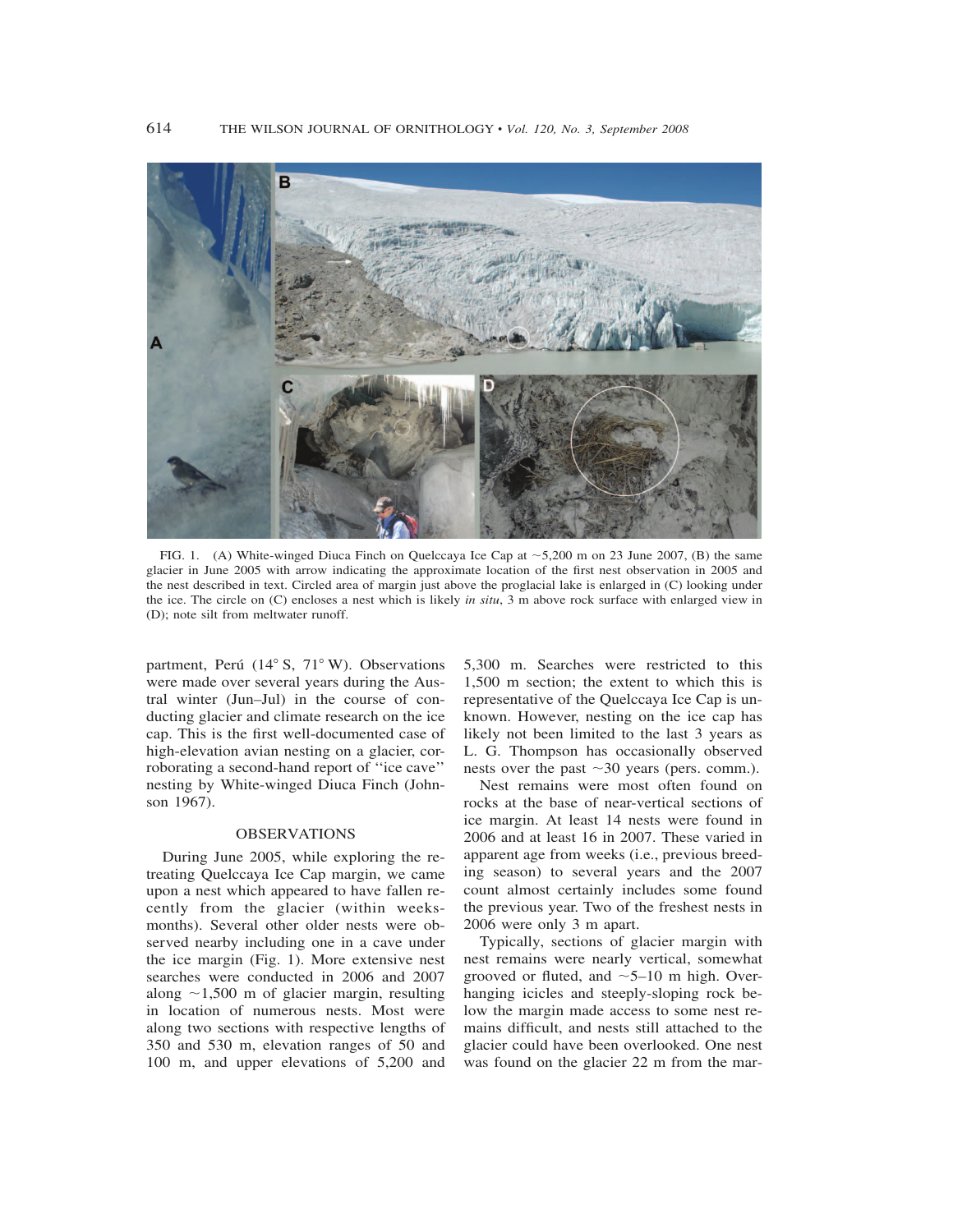

FIG. 2. (A) Dislodged nest along Quelccaya Ice Cap margin found on 15 July 2006 in inverted position within 1 m of vertical ice wall at 5,190 m. The nest was not present the previous year (26 Jun 2005), although a different residual nest was found  $\sim$ 10 m distant. The dark bar on the field book cover is 1.25  $\times$  9.5 cm. (B) Another dislodged nest in position found, 23 Jun 2007 at 5,230 m; note feathers and 13-cm pen for scale.

gin, below a steep, step-like section of ice (i.e., not *in situ*).

Some nests were entirely intact when found, while others were disintegrating or partially buried by sediment; however, almost all nests were not *in situ* (cf. Fig. 1D). Net retreat of the ice margin is roughly 1 m/year or more along this part of the Quelccaya Ice Cap and nests constructed on the steeply-sloping margin could only be observed *in situ* within a brief interval following construction (i.e., breeding season) prior to falling. Evidence for this interpretation is that several nests were found in inverted position and, in almost every case, a vertical trace of nest material was observed above the nest remains, frozen to the ice.

Remains of varying ages indicate multi-year occupation of favorable sites along the ice margin suggesting that reproductive efforts on the ice cap are successful. In addition, we observed fecal sacs in one of the fresh nests, presumably from nestlings just prior to fledging. No off-glacier nesting evidence was found despite searching areas adjacent to the glacier.

Several nests appeared entirely intact and the following is based upon one of the freshest-appearing nests observed in 2006. Nests were bulky structures of grass and twigs with a deep, well-made inner cup (Fig. 2). It appears that a rough platform is initially constructed (32  $\times$  18 cm), which roughly tapers upward and becomes increasingly well-woven towards the top (13 cm outer diameter). Only this better-woven upper portion was found in some cases. The inner cup measured  $~6.5$  cm in diameter and was 4.6 cm deep. Overall dry mass of the nest (Fig. 2A) was 160 g. Nests consisted of woven grass  $(\sim 80-90\%)$ , particularly the locally abundant *Calamagrostis chrysantha*. The inner cup was lined with finer grass and feathers were observed in or adjacent to some nest remains (Fig. 2B). Analysis by Carla Dove at the Smithsonian Institution revealed feathers of Rufous-bellied Seedsnipe (*Attagis gayi*), Andean Goose (*Chloephaga melanoptera*), and tail feathers of Whitewinged Diuca Finch. This diverse assemblage suggests that nests are lined with feathers recovered from the surrounding landscape. No evidence of camelid fleece was seen in any nest (cf. Johnson 1967).

# DISCUSSION

Although indirect, all evidence indicates that Quelccaya glacier nests were built and used by White-winged Diuca Finch. Little information exists on nesting habits of this species from anywhere in the Andes although Johnson (1967: 368) reported that in the Parinacota area of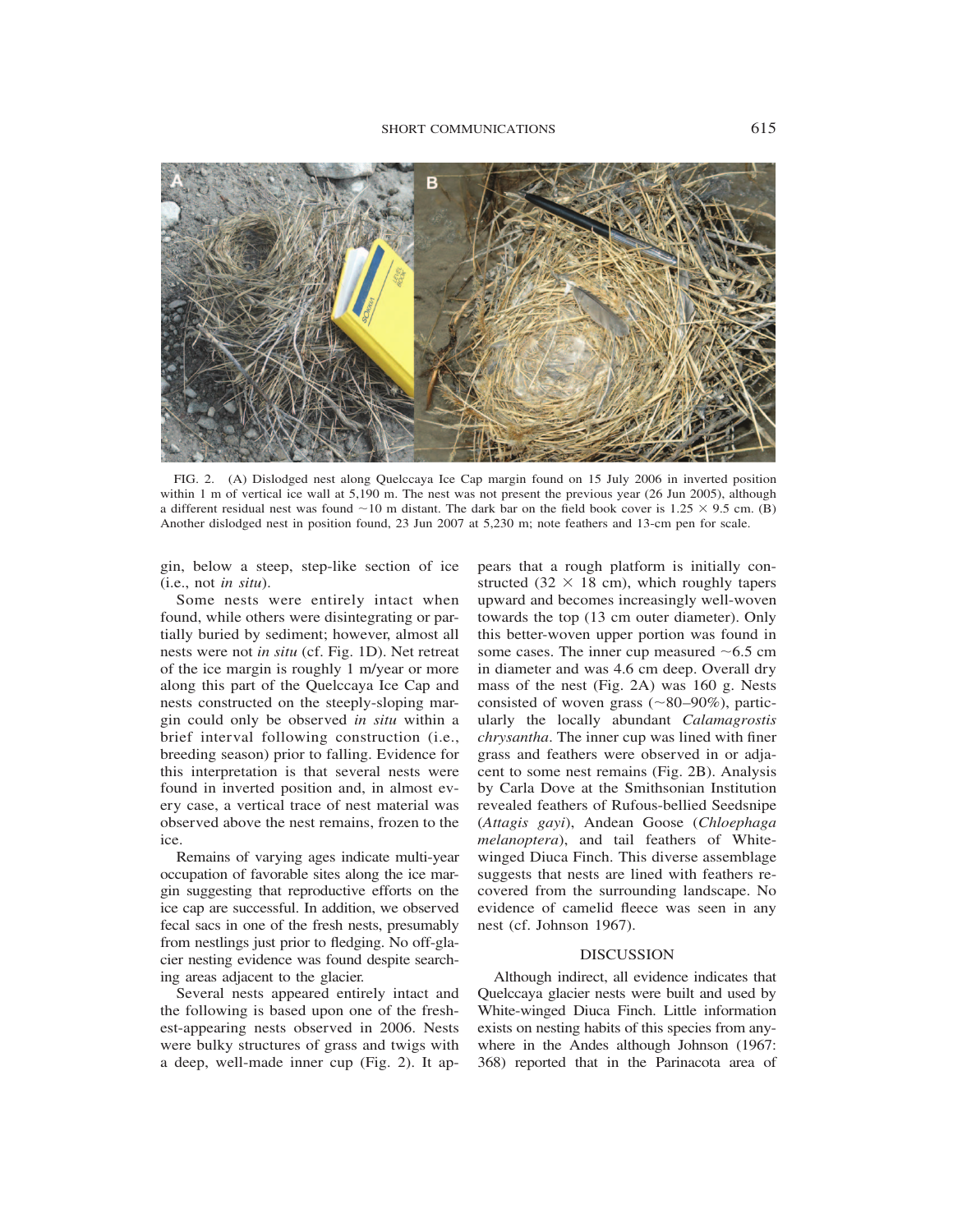Chile, a White-winged Diuca Finch nest was found ''on the ground beneath some loose stones on a hillside.'' In lieu of breeding-season observations of White-winged Diuca Finches at Quelccaya, our deduction is based upon their local presence, feathers, and the species known association with glaciers.

Small groups of White-winged Diuca Finches of unknown age class were frequently observed among rocky moraine surfaces and bogs in the area. This species is known to not typically retreat northward or to lower elevations during winter (Johnson 1967, 1972). On one occasion in June 2007, while we were investigating an apparent roosting site within a crack of the glacier, a flock of  $\sim$ 20 Whitewinged Diuca Finches began gathering late in the afternoon at the glacier margin, both on and off the glacier (Fig. 1). The birds acted disturbed by our presence in contrast to their behavior during diurnal feeding.

Several feathers observed in proximity to the nests were White-winged Diuca Finch wing or tail feathers. In addition, two nearlyentire wings (chord  $= 105$  mm) of Whitewinged Diuca Finch were found on the ice at a 2007 nest site. No feathers were found from other passerine species (e.g., ground tyrants [*Muscisaxiola spp.*]) observed in close proximity to the glacier.

White-winged Diuca Finch is the only species to be repeatedly associated in the ornithological literature with Western Hemisphere glaciers. Niethammer (1953) observed an estimated 100 White-winged Diuca Finches gathering for the night inside a glacier crevasse at Chacaltaya (5,200 m) Bolivia in midsummer. He also collected one male specimen on 20 December in breeding condition with enlarged testes (6  $\times$  4 mm vs.  $\sim$ 3 mm for another specimen collected in late August). A second association between White-winged Diuca Finch and glaciers was in the mid-1960s when P. R. Parker of the Chacaltaya Astrophysical Observatory found a nest ''in an ice cave'' at 5,300 m, leading Johnson (1967:368) to postulate the species ''quite possibly nests at a higher altitude than any other passerine form.'' Subsequently, several sources mention that White-winged Diuca Finch has been recorded roosting in glacier fissures (Meyer de Schauensee 1970), glacier crevasses (Ridgely and Tudor 1989) or glacier cracks (Fjeldså and Krabbe 1990).

Relatively little is known about the timing of White-winged Diuca Finch nesting in Peru´ or elsewhere. Johnson (1967) suggested this species nested after the summer rains in the Parinacota region (Chile–Bolivia) where White-winged Diuca Finches were present all year. Immature White-winged Diuca Finches in Bolivia were noted by Fjeldså and Krabbe (1990) during July and August (La Paz), and August (Cochabamba). These findings are consistent with the Quelccaya situation, where climatic conditions present multiple difficulties for breeding birds, especially snow and low temperature (cf. Hendricks and Norment 1992, Martin and Wiebe 2004).

We began operating an automated weather station (AWS) in 2003 at the ice cap summit,  $\sim$ 3 km east of the nest sites and  $\sim$  500 m higher in elevation. These data permit a close approximation of the climate in which nest building, incubation, and rearing of nestlings occurs on the glacier.

Pronounced seasonality of precipitation at Quelccaya typically features considerable and frequent snowfall from late September to earlymid April. During this wet season, 2 m or more of snow accumulates at the ice cap summit but, at the slightly lower elevation margin, ablation predominates; meltwater flows off during the day and freezes at night. Some precipitation at these nest sites  $(5,150-5,300 \text{ m})$  may be in the form of rain, as they are close to a rising atmospheric freezing level (Thompson et al. 1993, Bradley et al. 2006). This would impact the bird's exposure to moisture, thermal regulation, food availability, and other factors, and the viability of glacier nesting in the area.

Diurnal fluctuations in air temperature at Quelccaya are greater than the annual variation. By assuming a constant environmental lapse rate, summit AWS measurements can be adjusted to the elevation of nesting site, revealing average daily minima of  $-3.1^{\circ}$  and  $-6.3^{\circ}$  C during the wet and dry seasons, respectively. Thus, air temperature is low during the night throughout the year with extreme radiational cooling whenever cloud cover is low (especially in the dry season). Maxima for the same periods reach 2.9° and  $0.9^{\circ}$  C at the nesting sites.

Successful nesting in this dynamic environment and extreme climate requires not only